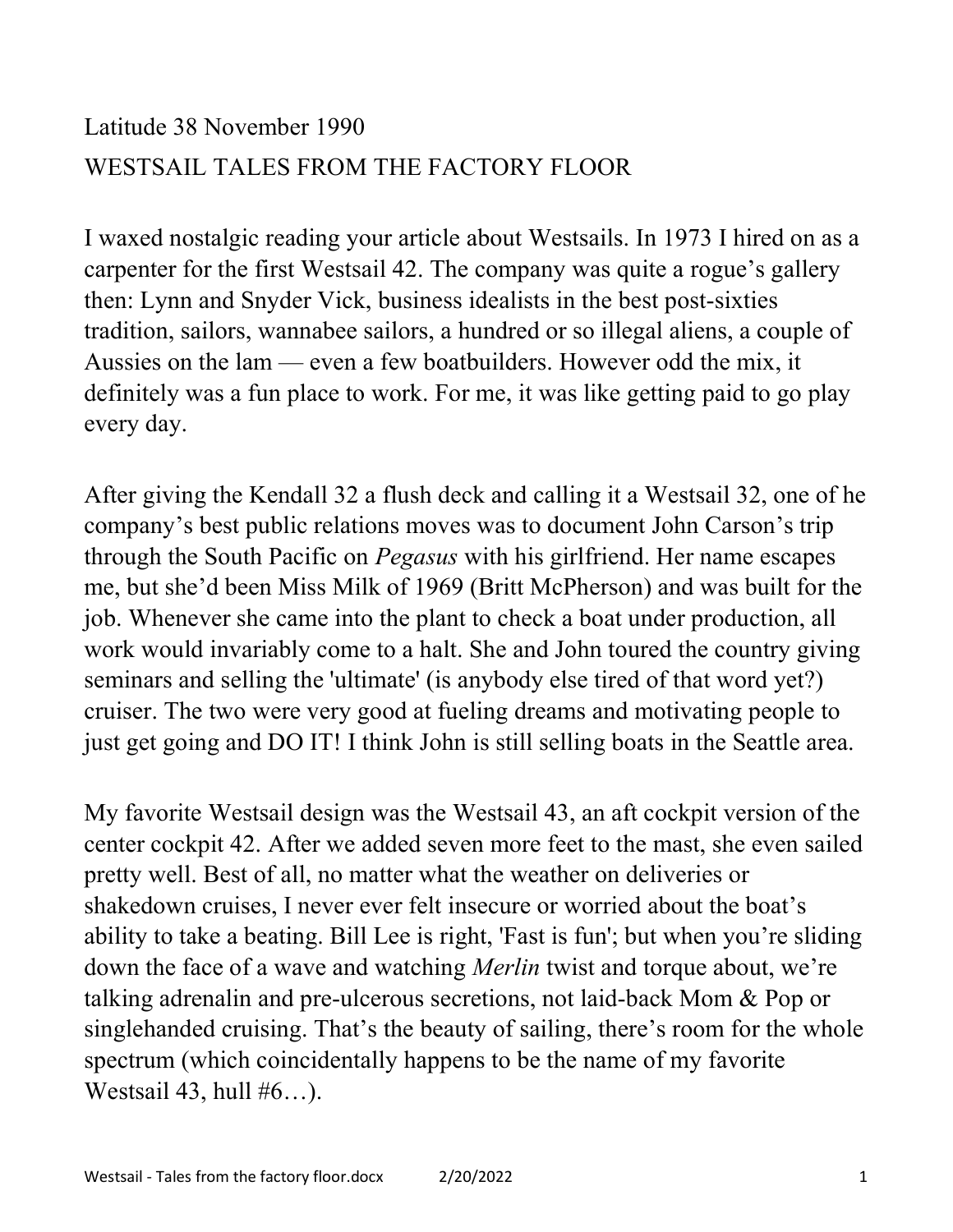I happened to be foreman of the Westsail 42/43 line when we built a custom 42 for the 'Dean of American Broadcast News', Walter Cronkite. He used to walk around the plant with an entourage chronicling his every move with cameras and notebooks. I don't think the poor guy could even go to the bathroom alone. He was the same person in real life as he projected on television; warm, friendly, concerned and very classy. A beautiful painting was made of his boat under sail; I'd love to get a print if anyone knows how.

We built another 42 for *[name withheld to protect Latitude from being sued*) a fellow closely associated with the ZZ Top rock 'n roll band. Every week at production meetings Hans, the plant manager, would get on my case because #67 was so over budget and behind schedule. A little detective work revealed that every time the future owner, or one of his rock 'n roll cohorts, showed up to check on the progress, which was once a week or so, a new supply of drugs was delivered to the production crew. Times being what they were, everyone wanted to work on that boat!

When the boat was finally finished, way over budget, the guys showed me all the trick secret stashes custom-built into the furniture. I never did explain to Hans why that boat took so long and cost the company so much money. I guess my sympathies were always with the guys building the boats rather than those managing the money.

Want more? When we built John Carson's Westsail 43, he was unhappy with the 6'3" headroom he's a big and tall guy. So after bolting the deck on, we put a hydraulic jack in the main cabin and boosted the headroom by two more inches. Unfortunately, we split the laminate of the cabin top in the process, right down to the plywood core. By this point in construction John was on such bad terms with the foreman that we just filled the crack with chopped strands and resin, then gel-coated the whole thing. 1 always worried a little bit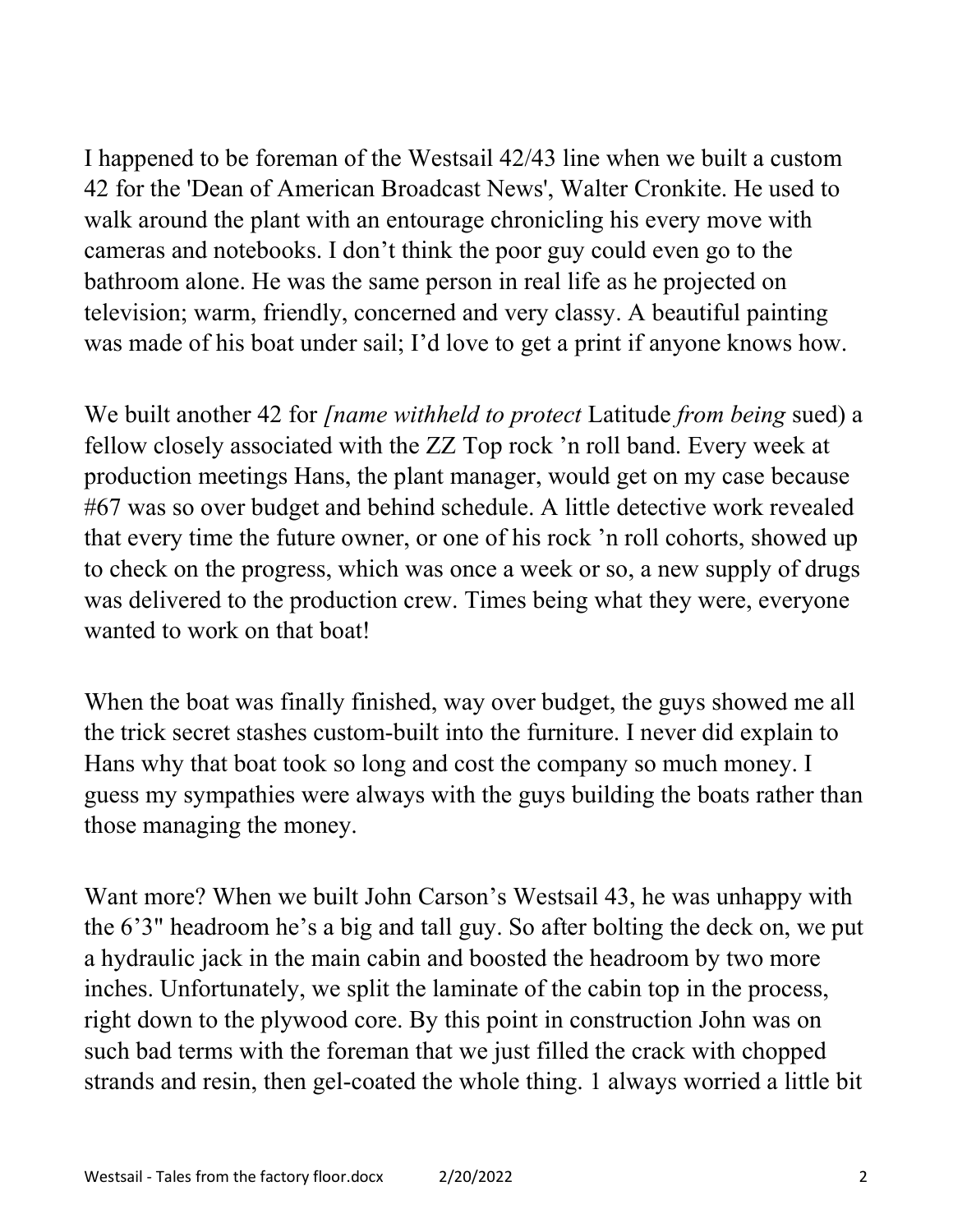about that particular boat.

In 1977 things started going down the tubes for Westsail. I did a delivery to Hawaii and quit when upon my return I was told to start tooling up for a golf cart(!) line. We were talking desperation by this time. Receivership and Chapter 11 loomed throughout the plant like stale cigar smoke. The fun had gone out of it, the bubble had popped and some shady things were happening on the production line.

A few of the guys who jumped ship started a fledgling company, Cruising Consultants, and built one boat, the Crealock 37. After several incarnations it became Pacific Seacraft, which to my understanding became a Fortune 500 company under the expert tutelage of Henry and Mike. To bring things full circle, it's also my understanding that the company was sold this year to, you guessed it, the Japanese. As Linda Ellerbee would say, "And so it goes."

P.S. Westsail owners needing bronze parts to upgrade or replace (custom or stock) should call Lee at Elk Brassin Compton. He's about the last of the O.E.M. suppliers — and he owns a beautiful Westsail 32.

Chris Carley Teresa J, Crealock 37 Santa Cruz

## Chris— Great letter.

Pacific Seacraft, which was purchased two years ago by Singapore's Singmarine Industry, certainly wasn't a Fortune 500 company. We doubt if all the sailboat manufacturers put together could make the Fortune 500. Pacific Seacraft, by the way, recently picked up all the Ericson molds and moved them back to California from Mexico. They have plans to market that line in the United States, Japan and perhaps Europe. Want a sense of how times have